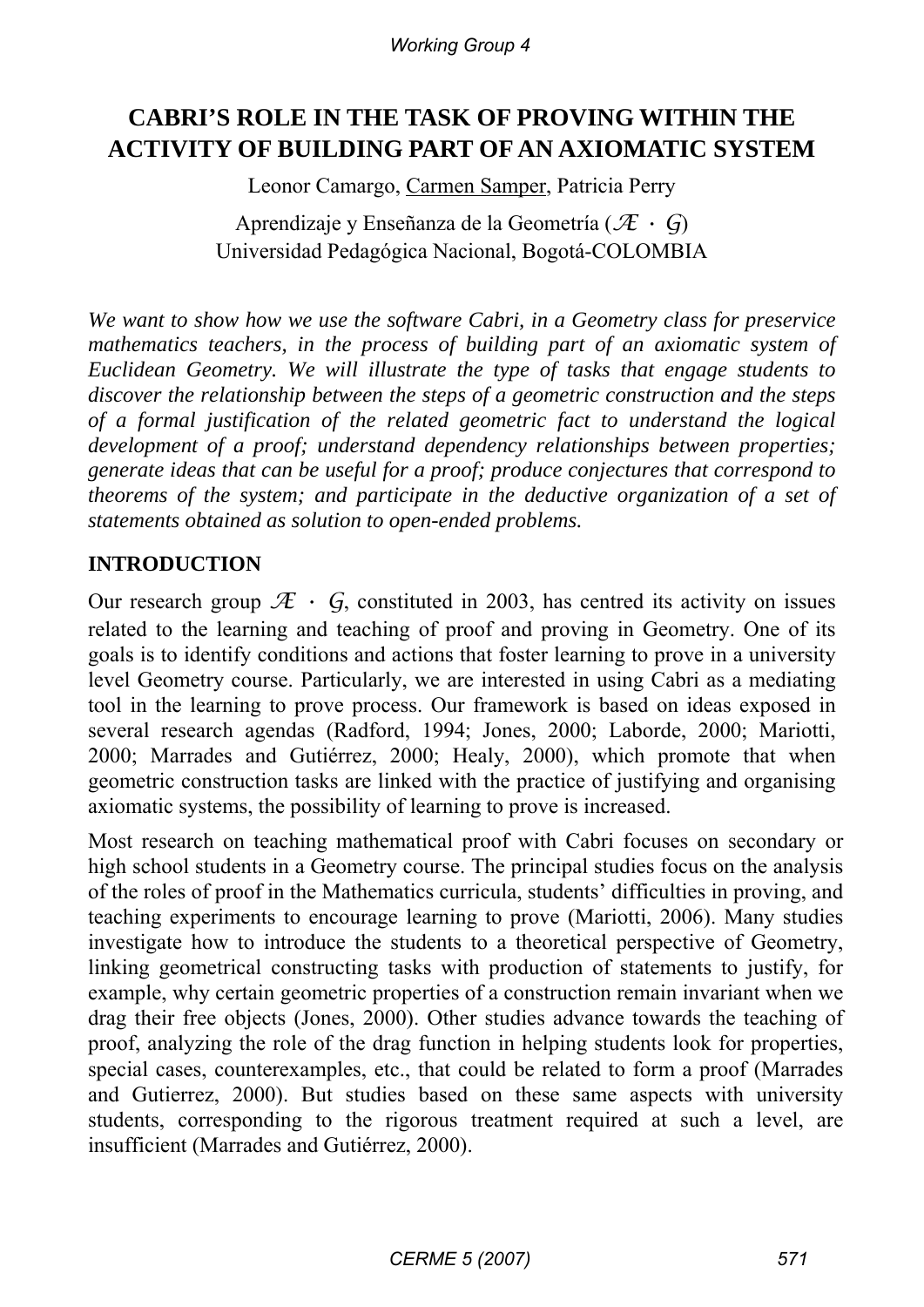In this paper, we show how the software Cabri is used when the activity in the class, with preservice mathematics teachers, consists in building a part of an axiomatic system of Euclidean Geometry following, at least partially, the development of a specific system proposed by a mathematician. The examples hereby presented have been chosen because they help us to show how the students participate in the construction of the axiomatic system, transferring knowledge and information obtained using Cabri, for the justification of geometric facts, to the usual context of a written proof. We will illustrate the type of tasks that impel students to recognize the relationship between the steps of the construction and the steps of a formal argument and thus help them understand the logical development of a proof; understand dependency relationships between properties; generate ideas that can be useful for a proof; produce conjectures that correspond to theorems of the system; and participate in the deductive organization of a set of statements obtained as solution to openended problems. With our proposal, we hope to contribute new elements about the use of Cabri in the learning to prove, when the task is building an axiomatic system.

# **RESEARCH FRAMEWORK**

We adopt the sociocultural perspective that views learning as "*becoming a participant in certain distinct activities* rather than as becoming a possessor of generalized, context – independent conceptual schemes" (Sfard, 2002, p. 23). What is learnt, in this case, is a distinctive task of the mathematics community, proving, which includes not only actions related to the act of justifying but also actions associated with formulating conjectures, all of which must be theoretically warranted by an axiomatic system.

About the teaching of proof, unlike a direct axiomatic presentation of a system, we are proposing what de Villiers (2004) denominates "rebuilding approach". The content isn't displayed to the students as a finished structure; it is constructed by the apprentice, with teacher scaffolding, trying to create a typical organization. This approach is promoted by researchers like Polya and Freudenthal (cited in de Villiers, 2004) when they declare that students must follow a similar way by which the mathematical content was discovered or invented. A "rebuilding approach" allows a meaningful approximation to the content and creates the conditions that enable students to actively participate in the construction and development of the axiomatic system.

With the purpose of using the "rebuilding approach" of a part of an axiomatic Geometry system, Cabri assumes a central role, as environment that offers the mediation for the construction of meaning of statements that could be theorems of the theoretical system. Specifically, the main ideas that underlie the design of the empirical study and the analysis of data are:

- The possibility of establishing a correspondence between the figure construction tools in Cabri and the properties and geometric relations of the figures constructed in a classic Euclidean Geometry. This allows the introduction of a method of validation, derived from the analysis of the construction process, and to link the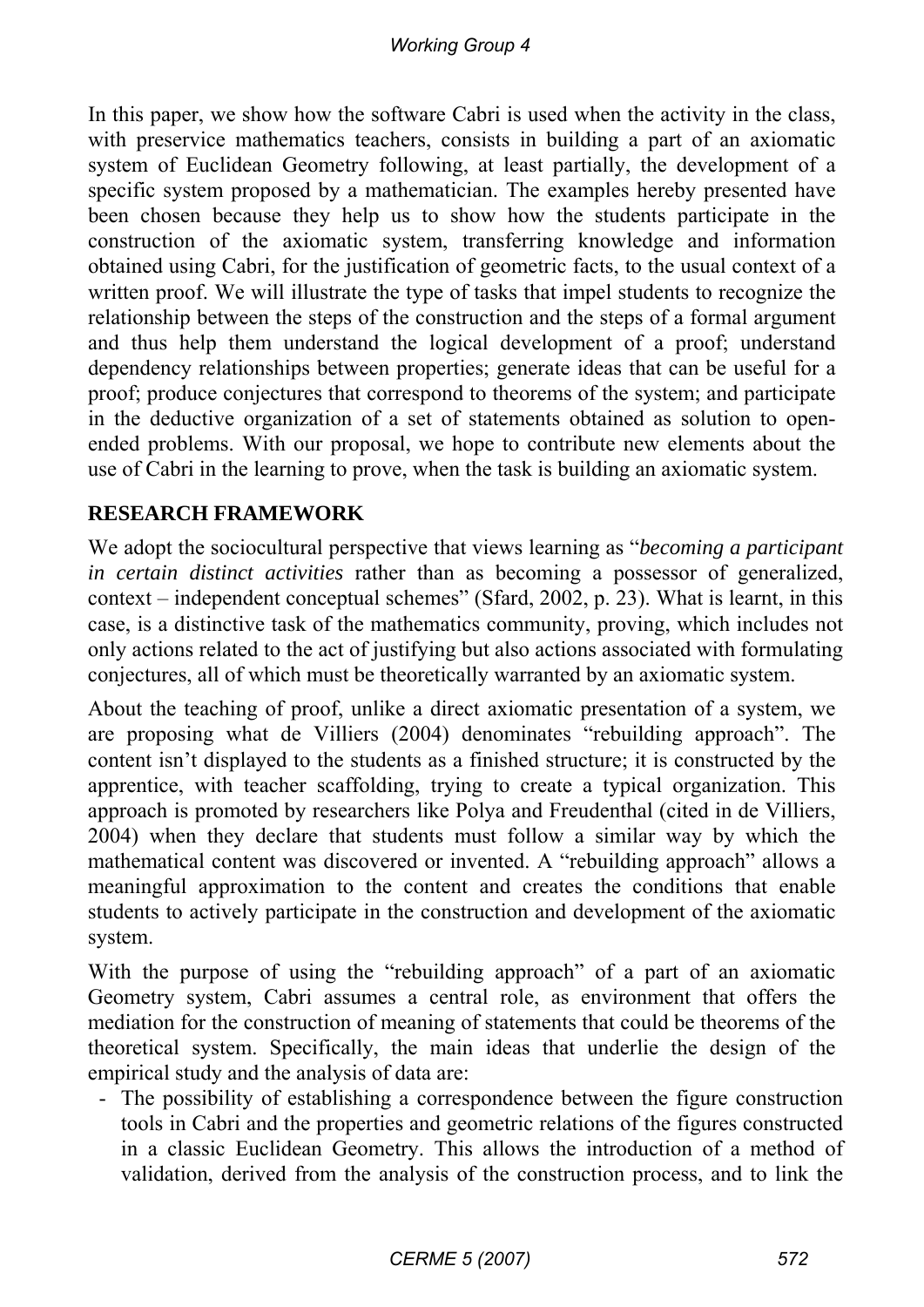steps of a construction that illustrates a theorem with the steps of a deductive argumentation to prove it (Mariotti, 1997).

- The formulation of open-ended problems that give rise to the production of conjectures of the form *if... then...* as a way to take advantage of the diverse exploration tools that the software has. Radford (1994) proposes modifying the theorems that are going to be incorporated in the axiomatic system into statements of the type: conditions that a certain figure must fulfil so that it has such property, thus creating open-ended problems.
- The possibilities of exploring figures in Cabri with the intention of finding properties that help the students elaborate proofs. The use of Cabri helps students look for properties, create auxiliary lines, recognise parts of special triangles or quadrilaterals that could be linked to form a proof (Marrades and Gutierrez, 2000; Laborde, 2000).
- The "soft" or "robust" constructions (Healy, 2000) that lead to the production of diverse conjectures associated to a family of figures which can be organised to form part of the axiomatic system constructed.

# **THE TEACHING EXPERIMENT**

# **The sample**

The teaching experiment has been carried out, during successive semesters, with future secondary school Mathematics teachers in the course *Plane Geometry*, which corresponds to a second semester course of the curriculum. During 10 semesters, the curriculum blends the study of Mathematics with courses in Mathematics Pedagogy and Didactics. The Mathematics courses cover topics of the principal branches of this discipline: Algebra, Geometry, Calculus and Statistics (more or less with the same requirements as expected when the degree is in Mathematics). The study of didactics and pedagogy is centred on the process of teaching and learning Mathematics and on analysing the Math studied in schools. *Plane Geometry* is the second Geometry course that the students take at the University. The first course, *Elements of Geometry*, has been designed to introduce students to the field of Geometry, using an intuitive and informal approach, where the main tools used are ruler and compass. The aim of this course is to help students gain a conceptual frame for future courses; students analyse several important, but isolated, geometrical properties and work on developing skills such as visualisation, conjecturing, communicating and arguing. It is in *Plane Geometry* where they first face the task of formal proving, within an axiomatic system.

### **The experiment**

The teaching experiment has taken place during the 16 weeks of the *Plane Geometry*  course, for several semesters. The topics officially included in the course are the usual ones: relations between points, straight lines, planes, angles, properties of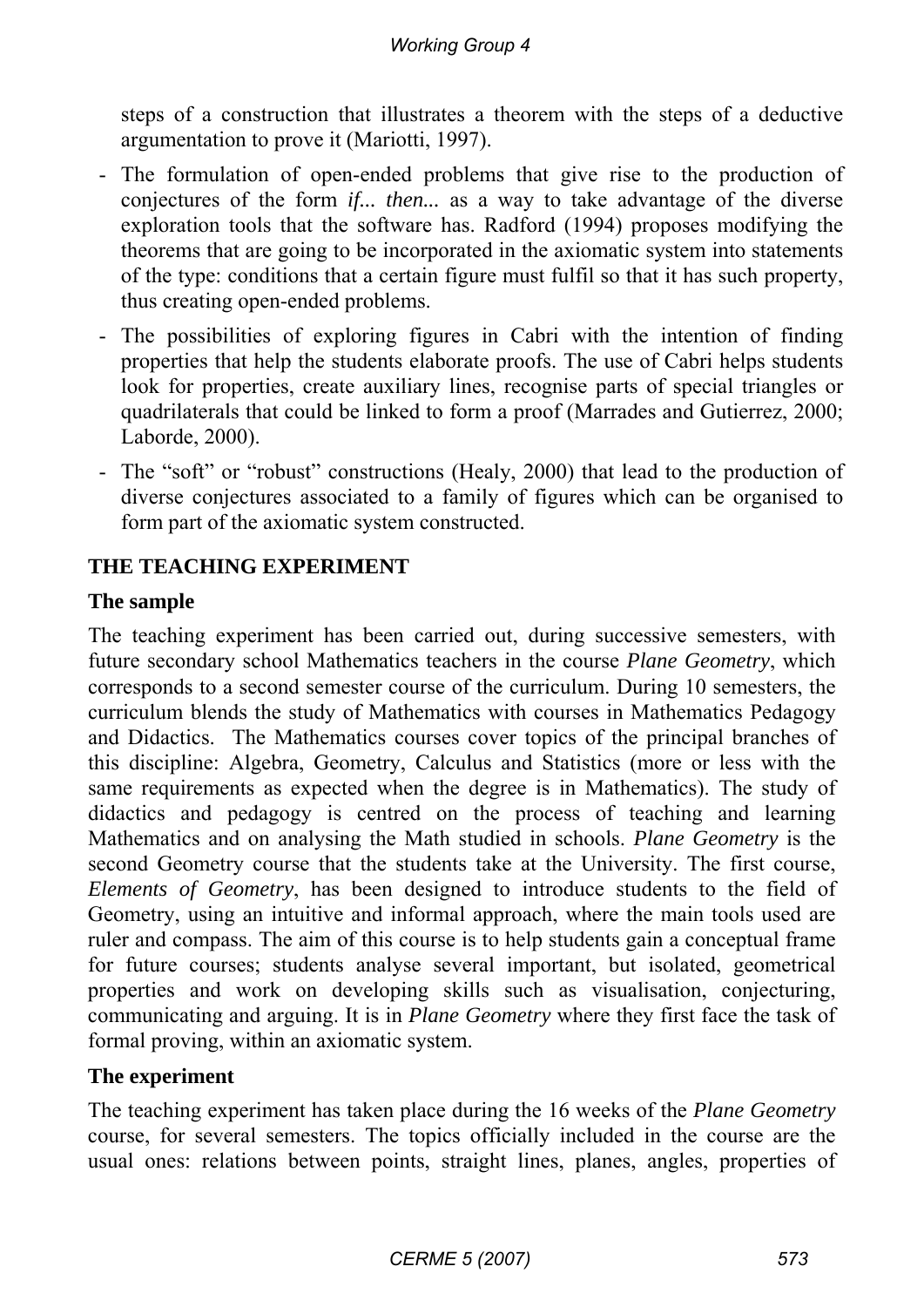triangles, quadrilaterals, circles, and congruency and similarity relations. Some preestablished conditions for the course are: the general task for both teacher and students is the construction of a portion of an axiomatic system of Plane Geometry, through their participation in problem solving tasks and their social interaction; opportunities for the students to engage in the activity of proving are given since the beginning of the course; the teacher's role is to introduce the students into the activity of proving; Cabri is used as a mediation tool that contributes to form a suitable environment for proving.

We have the conviction that when students explore problems with Cabri, they feel confident about the truth of their conjecture, and find important ideas to help them construct a proof. Also, we are looking for a meaningful approach to the concepts and relations studied, in an environment in which students have the opportunity to work together: (i) exploring geometrical properties; (ii) finding regularities while they solve problems; (iii) making conjectures; (iv) formulating justifications about geometrical facts and, (v) organising those ideas and justifications in a particular axiomatic system. Instead of having the teacher expose the axiomatic system directly, we want the students to make connections between empirical and theoretical forms of working and, to participate as a community, whose task is learning to prove while building an axiomatic system for Plane Geometry, reason why not always the entire course topics are covered during the semester.

The course has always been taught by one of the authors of this paper. One of the researchers was present in all the class sessions during the first semester of 2004, taking field notes and making an audio register of the general discussions and the group work, which were later transcribed. During the successive semesters, the events in the classroom continued being object of analysis and revaluation. The team kept on meeting periodically to decide what events of those classes should be registered and analysed, and to design the tasks to be used. Designing open-ended problems that are related to the axiomatic system so far constructed and are useful for the activities of conjecturing and proving, has been a complex task, in spite of the many beautiful problems that exist in dynamic geometry but whose proofs require geometric knowledge which is far beyond that which is included in our system. The study of all the fragments gave rise to the identification of the examples that are hereby reported to illustrate how we use the software to help build an axiomatic system.

# **CABRI'S ROLE AND SOME STUDENT RESULTS**

### **Using Cabri to understand the logical development of a proof**

One of the main norms established in the class, with respect to the type of proof accepted, is the logically organized argument using definitions, axioms and theorems previously known and accepted by all. To help the students understand the logical development of a proof we use the idea, raised by Mariotti (1997), concerning the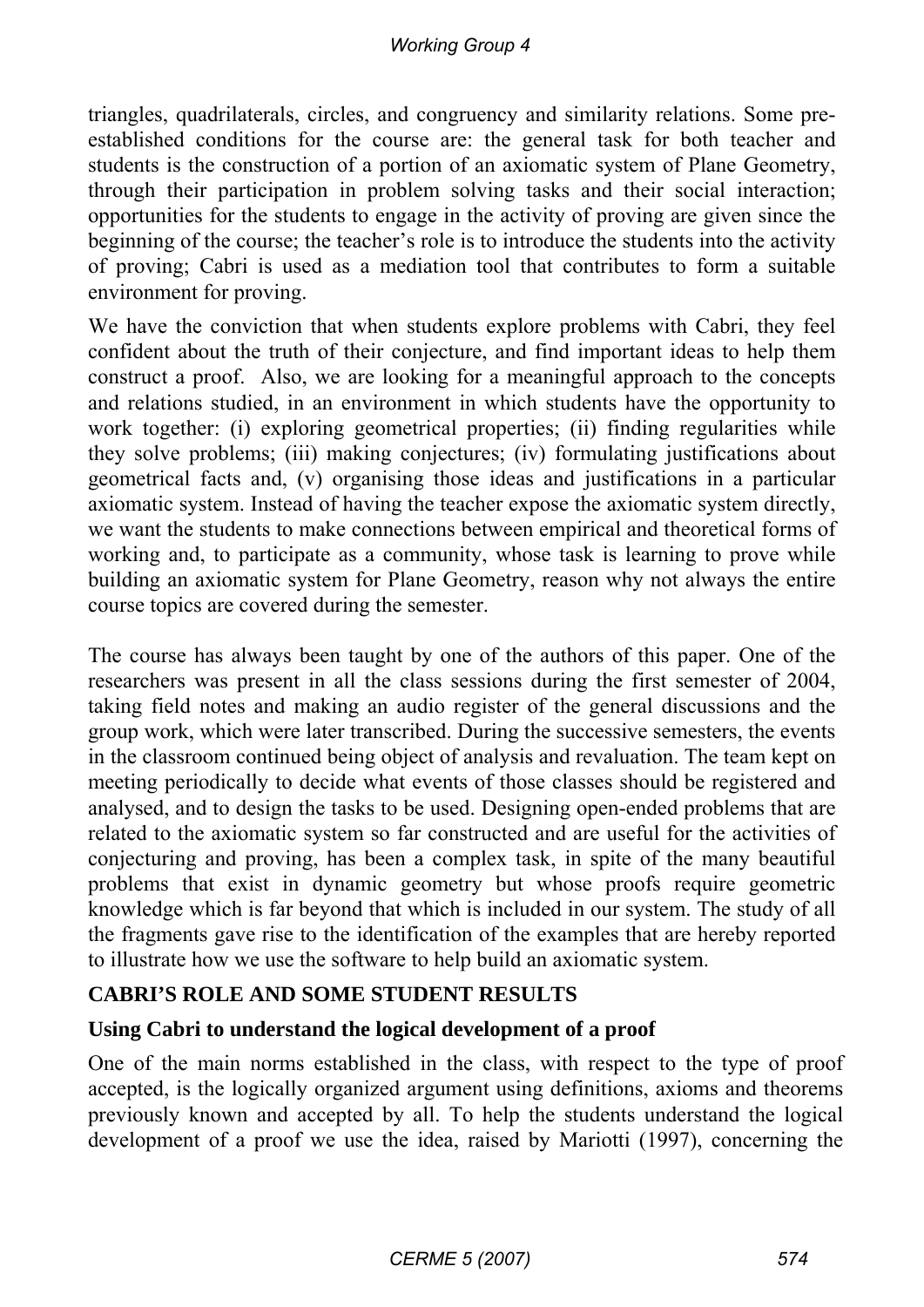relationship between the theoretical process of a proof and the organization required for the construction of a figure that illustrates the theorem.

| <b>Statement</b>                                                                                           | <b>Justification</b>               | <b>Construction in Cabri and</b><br>related steps in the proof                                                       |
|------------------------------------------------------------------------------------------------------------|------------------------------------|----------------------------------------------------------------------------------------------------------------------|
| 1. A, B, and C are non<br>collinear points.                                                                | Given                              | Draw three non-collinear points $A$ ,<br>$B$ , and $C$ . (1)                                                         |
| 2. $\overrightarrow{AB}$ exists.                                                                           | Line Postulate                     |                                                                                                                      |
| 3. $\overline{AB}$ exists.                                                                                 | Definition of segment              | Draw $AB \cdot (3)$                                                                                                  |
| 4. Let $M$ be the midpoint<br>of $\overline{AB}$ .                                                         | Midpoint Theorem                   | Find midpoint $M$ of $AB$ . (4)                                                                                      |
| 5. CM exists.                                                                                              | Line Postulate                     | Draw $CM$ . (5)                                                                                                      |
| 6. $CM = r, r > 0$ .                                                                                       | <b>Distance Postulate</b>          |                                                                                                                      |
| 7. Let<br>$\overline{0}$<br>and<br>be<br>$\boldsymbol{r}$<br>coordinates of $C$ and $M$ ,<br>respectively. | <b>Ruler Placement Postulate</b>   | Using compass, circle or measure<br>transfer (requires finding the length<br>of $CM$ directly or indirectly $(6)$ ), |
| 8. Let D be point on CM<br>such that coordinate of $D$                                                     | <b>Ruler Postulate</b>             | find D on $CM$ (8)                                                                                                   |
| is 2r.                                                                                                     |                                    | Verify that $M$ is midpoint of $CD$ .                                                                                |
| 9. $0 < r < 2r$ .                                                                                          | Property of real numbers           | (10, 12)                                                                                                             |
| 10. $C-M-D$ .                                                                                              | <b>First Betweeness</b><br>Theorem |                                                                                                                      |
| 11. $CM =  r - 0  = r$ , DM<br>$=  2r - r  = r.$                                                           | <b>Ruler Postulate</b>             |                                                                                                                      |
| 12. $CM = DM$ .                                                                                            | <b>Transitive Property</b>         |                                                                                                                      |
| 13. <i>M</i> is midpoint of <i>CD</i> .                                                                    | Midpoint definition                |                                                                                                                      |
| 14. AB and CD bisect<br>each other.                                                                        | Definition of bisector             |                                                                                                                      |

**Figure 1** 

For example, after the first postulates, definitions and theorems of the axiomatic system are established, we proposed the following problem: *Given three non collinear points A, B and C, show that there exists a point D such that*  $\overline{AB}$  and  $\overline{CD}$  bisect each *other*. All students did a similar construction in Cabri, as is described by a group of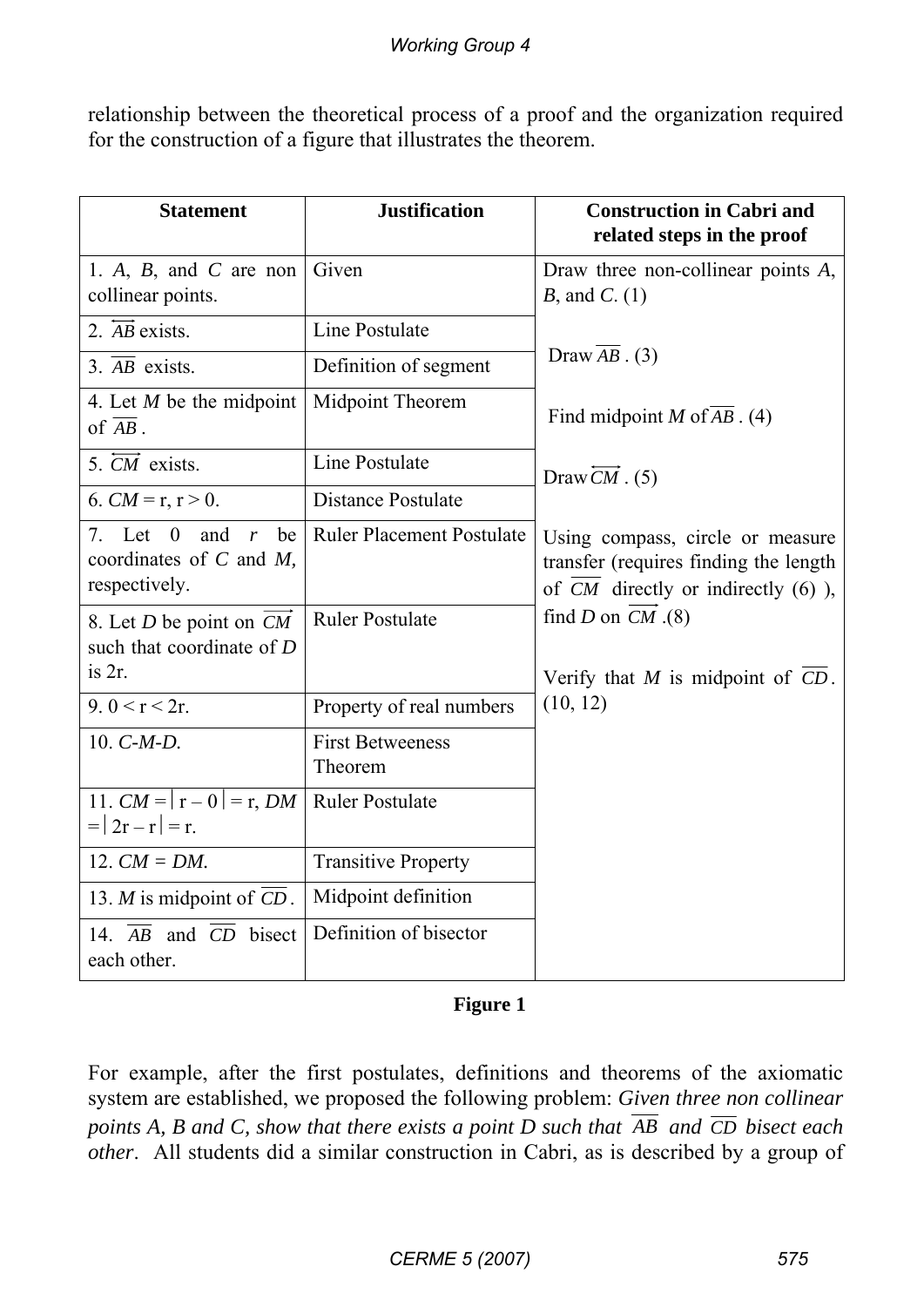students, which we have transcribed as the third column in the table (Figure 1). The teacher then asked them to compare the steps of the construction with the statements and justifications of a proof, which led them to include the proof step number (given in parenthesis) after each sentence and which helped them understand the connections between the proof and the construction.

# **Using Cabri to help students develop ideas for a proof**

The following example, which was designed following suggestions given by Radford, and Marrades and Gutierrez, illustrates how interaction with Cabri, in the process of studying an open-ended problem, provides information that is useful for a proof. This experience took place when the students had finished studying the topics related to triangles and quadrilaterals. The problem we asked them to solve was: *"In isosceles triangle ABC, determine the position of the point P, on the base of the triangle, so that the sum of the distances from P to the congruent sides of the triangle is a minimum. Justify your answer."*

The students started the exploration after constructing the isosceles triangle, locating a point *P* on the base, constructing the perpendicular segments from *P* to the congruent sides and calculating their lengths. They dragged point *P* and very soon realised that the sum is invariant. They wrote conjectures such as: *"It doesn't matter where the point is; the sum of the distances is constant"* (Figure 2).



Figure 2 Figure 3

Some students moved *P* until it coincided with point *A* and noticed that *PE* became the altitude of the triangle relative to  $\overline{BC}$  (Figure 3). The exploration of a "limit case", locating *P* on one of the endpoints of the segments, shows that they were looking for ideas, based on critical situations, to support their conjecture. The above discovery was very important because it gave them a geometric reference for the sum. It wasn't only a constant value but a very special value: the height relative to the congruent sides. The students then began to draw auxiliary lines, searching for a way to obtain triangles or quadrilaterals, which could be used to prove why the sum is equal to the height, because the elements used in prior deductive proofs had been corresponding parts of congruent triangles or properties of special quadrilaterals.

After some exploration, a group of students discovered how to make good use of the parallelism between the altitude to  $\overline{AC}$  and  $\overline{PD}$  (Figure 4a). They constructed PQ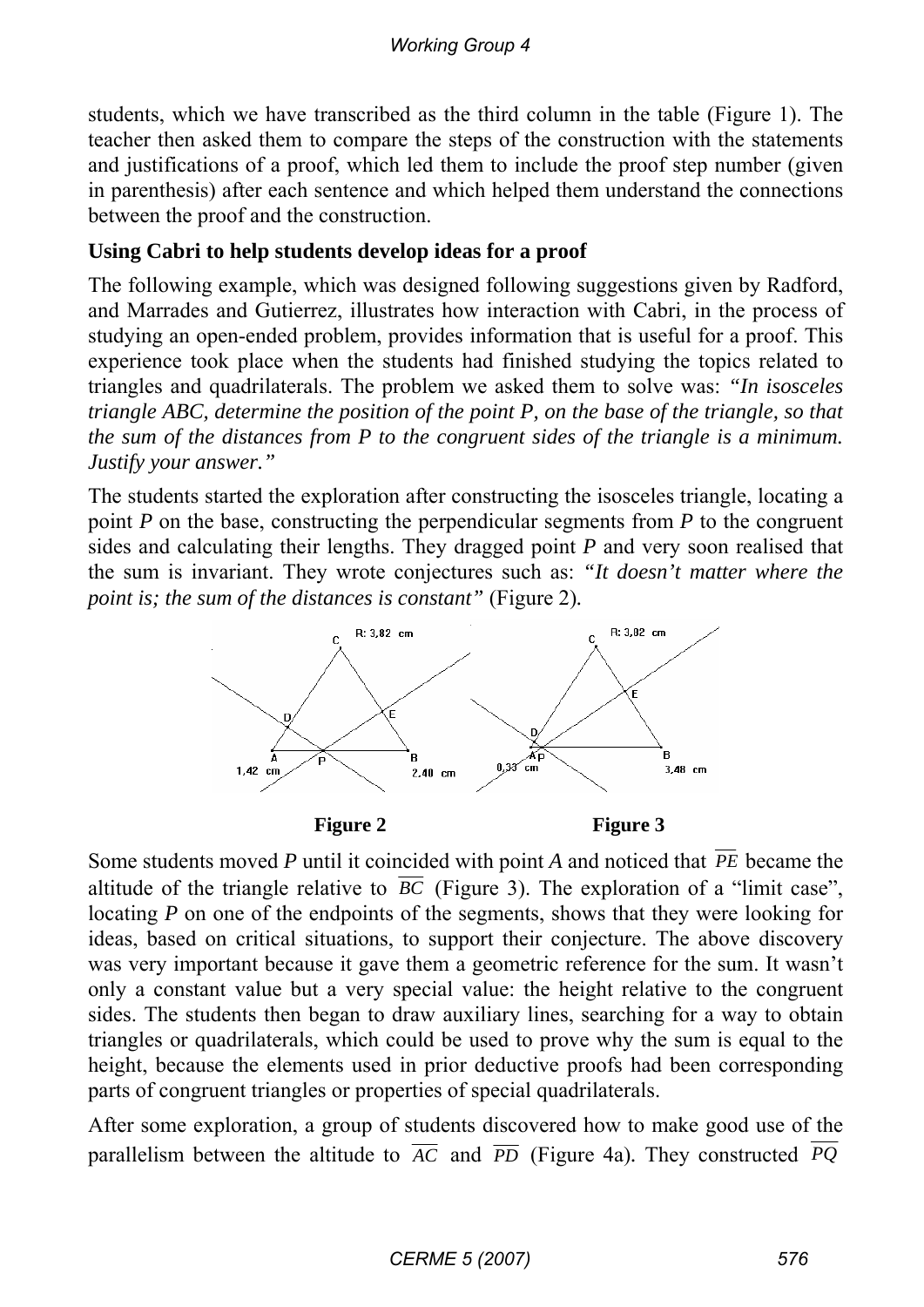perpendicular to  $\overline{BG}$  which led them to the congruency of  $\overline{DP}$  and  $GQ$ . This was definitely the key step to be able to prove that  $\overline{OB}$  was congruent to  $\overline{PF}$ , which follows from the congruency of Δ*PQB* and Δ*BFP* (Figure 4b).



Another group of students used the symmetry tool of Cabri, which corresponds to a concept not included in the constructed axiomatic system, to reflect the triangle with respect to its base. A careful exploration of the resulting figure, dragging points, taking measurements, helped them realize that the reflected image was congruent to the original triangle. Eventually, this led to the construction of a proof, which one of the students presented to the class, using the following sequence of figures which he drew on the blackboard. The idea underlying their proof is that quadrilateral ACBG is a parallelogram and therefore the distance between opposite sides is always the same, and that  $\triangle DAP \cong \triangle NAP$ , so  $DP + PE = NP + PE$ .



#### Figure 5

#### **Using Cabri to create situations where students obtain enough results to collectively organize them as a part of an axiomatic system**

For this task, the teacher posed a problem, chosen because of the amount of conjectures students can produce which are related to the situation involved. Using geometric open-ended problems, whose solution permits diverse conjectures about a specific theme, with the support given by Cabri to explore, conjecture and verify results, has shown itself to be a way to involve students in the activity de Villiers (1986) has denominated as descriptive axiomatization.

After formulating a set of geometric properties and relations, as conjectures students feel sure about, with the teacher's guidance, the community organizes the results into a part of the axiomatic system. The teacher's role is essential because she has to design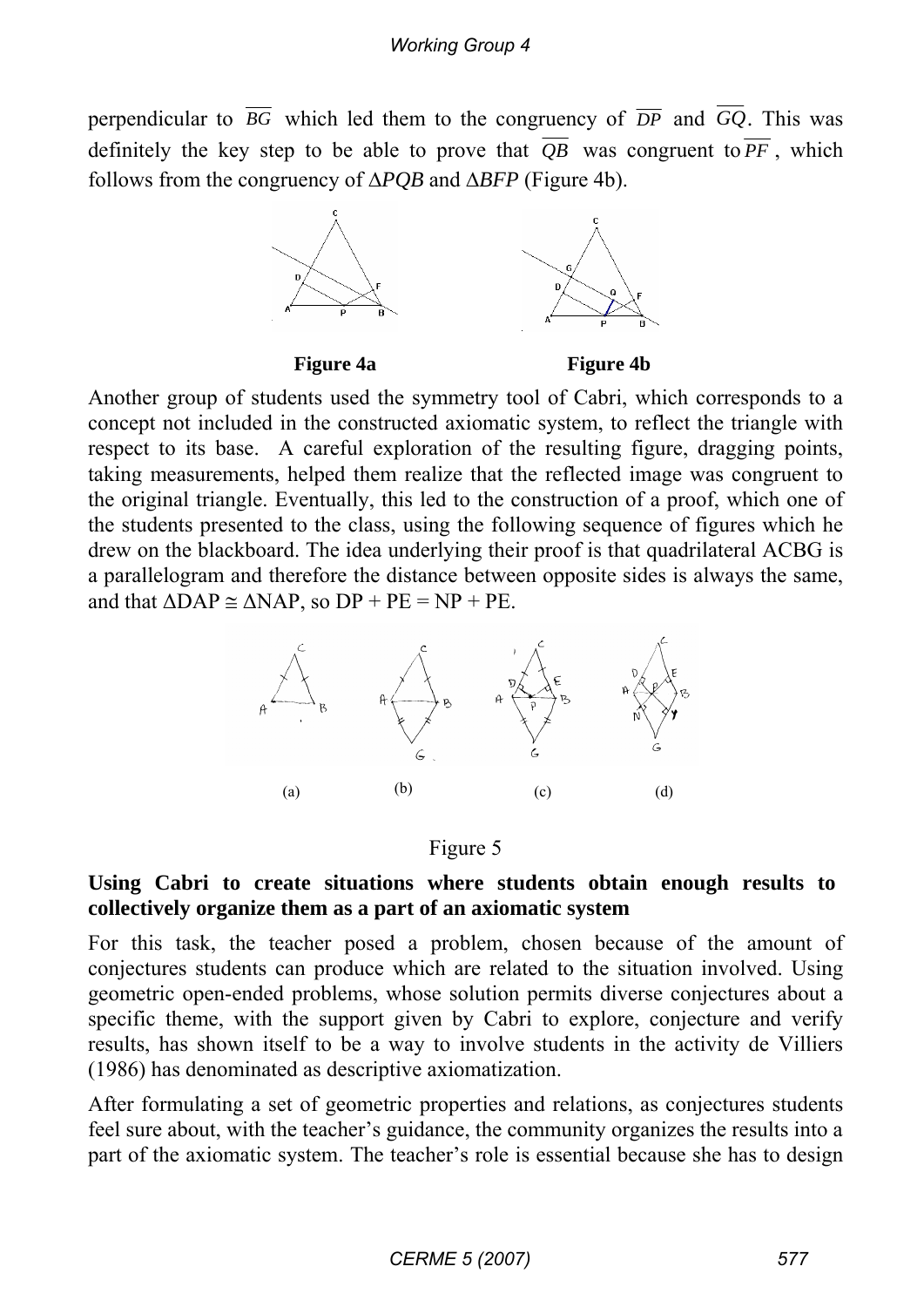the best path to examine each conjecture, avoid circular reasoning, obtain economical definitions, and establish the correct connections between the results, looking for mathematical coherence. We will report two instances of such situations.

With respect to triangle properties, sometimes students don't understand the need to prove "evident" propositions as, for example, the Isosceles Triangle Theorem: *The base angles of an isosceles triangle are congruent*. We use Cabri to explore interesting properties that require the "evident" theorems, as a means to incorporate them into our axiomatic system. For example, instead of asking the students to prove the above theorem, we ask them to solve the following problems:

Draw  $\triangle MOP$ . *K* is a point on  $\overrightarrow{MP}$ . (a) When is m∠*OKP* > m∠*OMK*? (b) In  $\triangle OKP$ , when is  $OK > OP$ ?

What is the relationship between the type of triangle and the property: two congruent altitudes?

When students explore these problems with Cabri they find that: (i) the external angle of a triangle is larger than the internal nonadjacent angles; (ii) when two sides of a triangle aren't congruent, then the longest side is opposite to the largest angle; (iii) when two sides of a triangle aren't congruent, then the largest angle is opposite to the longest side; (iv) two of the altitudes of an isosceles triangle are congruent.

Statements (i) and (iv) are properties that students feel they can prove, but when they try to prove the latter, they realise they need the Isosceles Triangle Theorem. Thus we create the necessity of formally including it in the axiomatic system. They also need two new triangle congruency criteria: SAA Congruency (side–angle–angle) and HL (hypotenuse– leg). These criteria can be proved using result (i). The path followed to construct this part of the theory is: Isosceles Triangle Theorem  $\rightarrow$  (i)  $\rightarrow$  SAA congruency criteria  $\rightarrow$  HL congruency criteria  $\rightarrow$  (iv). Another sequence followed is: Isosceles Triangle Theorem  $\rightarrow$  (ii)  $\rightarrow$  (iii). The students' experimental results are organized in a deductive way.

With respect to quadrilateral properties, the problem we use, is the following one:

What is the relation between the type of quadrilateral and the property: a diagonal bisects the other one?

This is an open-ended problem without a single answer. There are a lot of quadrilaterals which have that property, in a strict sense, and they aren't special quadrilaterals. However, students, unconsciously or deliberately, add other properties to the given one, giving rise to a variety of answers. If students explore the situation using a soft construction (Healy, 2000) and centre their attention on having the diagonal satisfy the given condition and another one, they will formulate conjectures of the form: "if the diagonals of a quadrilateral are… then the quadrilateral is…". They can, for example, imagine that both diagonals bisect each other, and therefore create a parallelogram. Conjectures, like the following ones, are established: "*If a diagonal of a quadrilateral bisects the other diagonal, and both of them are*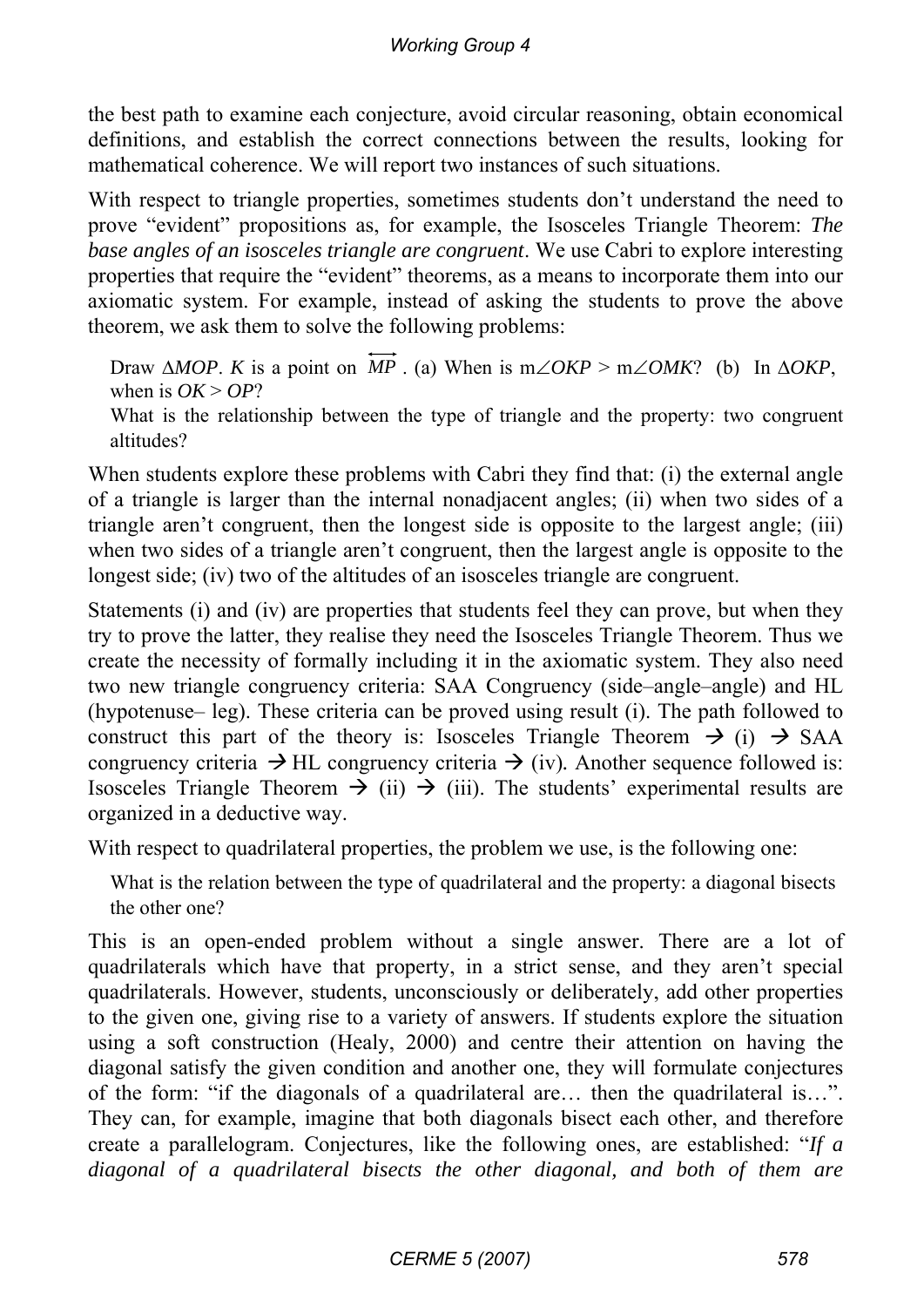#### *Working Group 4*

*perpendicular, then the quadrilateral is a kite*"; "*If both diagonals bisect each other and they form right angles, the quadrilateral is a rhombus*".

But this problem also gives rise to another set of different conjectures. If they begin their exploration, using a robust construction (Healy, 2000) and, following their intuition, construct a special type of quadrilateral to examine the relationship between the diagonals, they will state conjectures of the form: "If a quadrilateral is … then the diagonals…". For example, "*if a quadrilateral is a parallelogram, its diagonals bisect each other*"*,* conjecture that becomes Theorem 1 of the chain that includes all the parallelogram properties which they have discovered or arise in their attempt to prove the conjecture. The axiomatic deductive approach usually employed to introduce the content of the class, changes. The teacher decides which conjecture should be examined first to begin the deductive chain, incorporating other conjectures.

#### **Using Cabri to help students understand dependency relationships between properties**

In accordance with Laborde (2000) and Jones (2000), when students explore openended problems and write conjectures, they can have difficulty in recognising the properties used in their constructions that conform the "real" hypothesis of their conjecture and therefore guarantee the property discovered. They then write conjectures that don't correspond with the construction that they have made. When students are asked to review the construction process, explain their procedure, we help them grasp all the conditions exposed in the problem, realise whether they have imposed additional or restrictive properties, and understand the dependency relationships involved and, therefore, the logic behind a statement of the form if… then…

For example, when James, a student, was solving the problem related to quadrilateral properties, mentioned above, he wrote the following conjecture: *"In a quadrilateral, if a diagonal bisects the other diagonal, then the quadrilateral is a parallelogram".*  Only when teacher asked him to review the construction did he understand that he was using a more restrictive property, because he included the condition that both diagonals bisect each other.

### **FINAL REFLECTIONS**

Constructing an axiomatic system means not only studying the different elements that conform it: definitions, axioms and theorems, but also understanding how, legally, the latter elements are incorporated into the system, through valid proofs. Being able to construct a proof requires the comprehension of the dependency relations between geometric properties, the ability to visualise auxiliary constructions that permit connections with known facts, the conviction that proving is the only legitimate way to include geometric facts in the system, and the genuine desire to carry on the task.